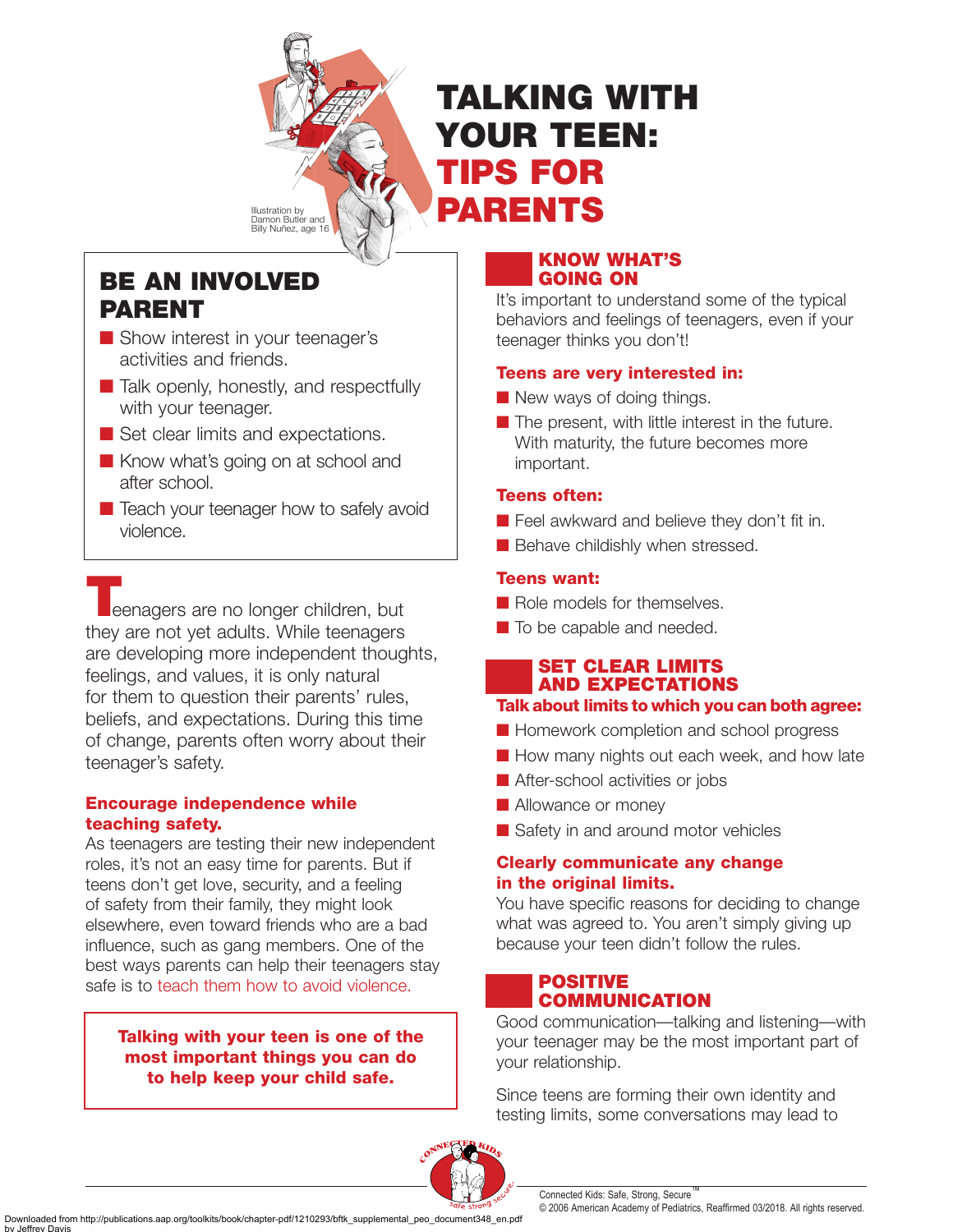disagreements and become uncomfortable. Your goal is to have open, respectful, and honest conversations. Teens need to feel loved and that their point of view is respected, even when you disagree.

Positive communication gives teenagers a chance to:

- Learn how to talk honestly and respectfully with others, even when they disagree.
- Feel more confident in discussing their needs and feelings.
- Know that a positive attitude can keep them safe and out of fights.

#### **Make a habit of talking about whatever makes your teen happy.**

No matter what your teen's interest—sports, music, clothing, TV, video games, friends, school—ask questions and learn what's going on.

#### **Try to eat together whenever possible.**

Mealtimes are good times to talk and listen.

#### **Answer questions directly and honestly.**

#### **If you have made a mistake, admit it.**

"I'm sorry" are very powerful words for a teenager to hear from parents.

#### **Notice your teen's feelings.**

"You seem upset about your relationship with  $\blacksquare$ 

#### **Be aware of your own reactions and emotions.**

Teenagers are great at saying or doing things that annoy their parents. Take time to think about your responses and decisions to your teen's requests.

#### **Offer your opinion without lecturing or judging.**

Know that you may hear something with which you disagree. Avoid statements like, "That's stupid." or "You're wrong." Try saying, "I hear you, but this is how I see it..."

#### **Give all of your attention.**

If the phone rings, don't answer it. It also is difficult to talk while doing other things, like watching TV.

#### **Offer assistance.**

"Is there something I can do to help?"

## **WHEN TALKING IS DIFFICULT**

Yelling, threatening, blaming, and name-calling can only make matters worse. Sometimes teens just don't want to talk with their parents.

**Consider helping your teen find other caring adults who share your values. It may be easier to hear advice from one of these other adults.**

#### **KEEPING YOUR TEEN SAFE**

#### **Know where your child is after school.**

The most common time for teenagers to get into trouble is between 2:00 and 6:00 PM. If not supervised, this is often when teens fight, use drugs, and have sex.

#### **Talk with your child about carrying a weapon.**

Carrying a weapon makes people feel bold, leading to foolish behaviors. Carrying a weapon gives a false sense of protection and makes your teen less safe.

#### **Teach your child that it takes more courage to walk away from a fight than to fight.**

Most young people hurt in fights have been fighting with someone they know. Teach your child how to resolve problems without fighting. Your example is the best way for your child to learn this.

Let your teen know that it is more important to know how to walk away from a fight than how to win one, and that it is possible to stand up for yourself without fighting.

#### **IF YOUR TEEN GETS INTO A FIGHT**

Often teenagers who get into a fight are just in the wrong place at the wrong time. Sometimes fighting is the only choice they know.

#### **Talk about what happened:**

- $\blacksquare$  Find out what caused the fight. This helps avoid future fights. Did it start with an argument? An insult? Was it revenge? Did it result from being robbed? Getting jumped?
- Listen to the whole story. Try not to interrupt, scold, judge, or problem solve. Just listen.

Connected Kids: Safe, Strong, Secure™

PAGE 2 **TALKING WITH YOUR TEEN: TIPS FOR PARENTS**